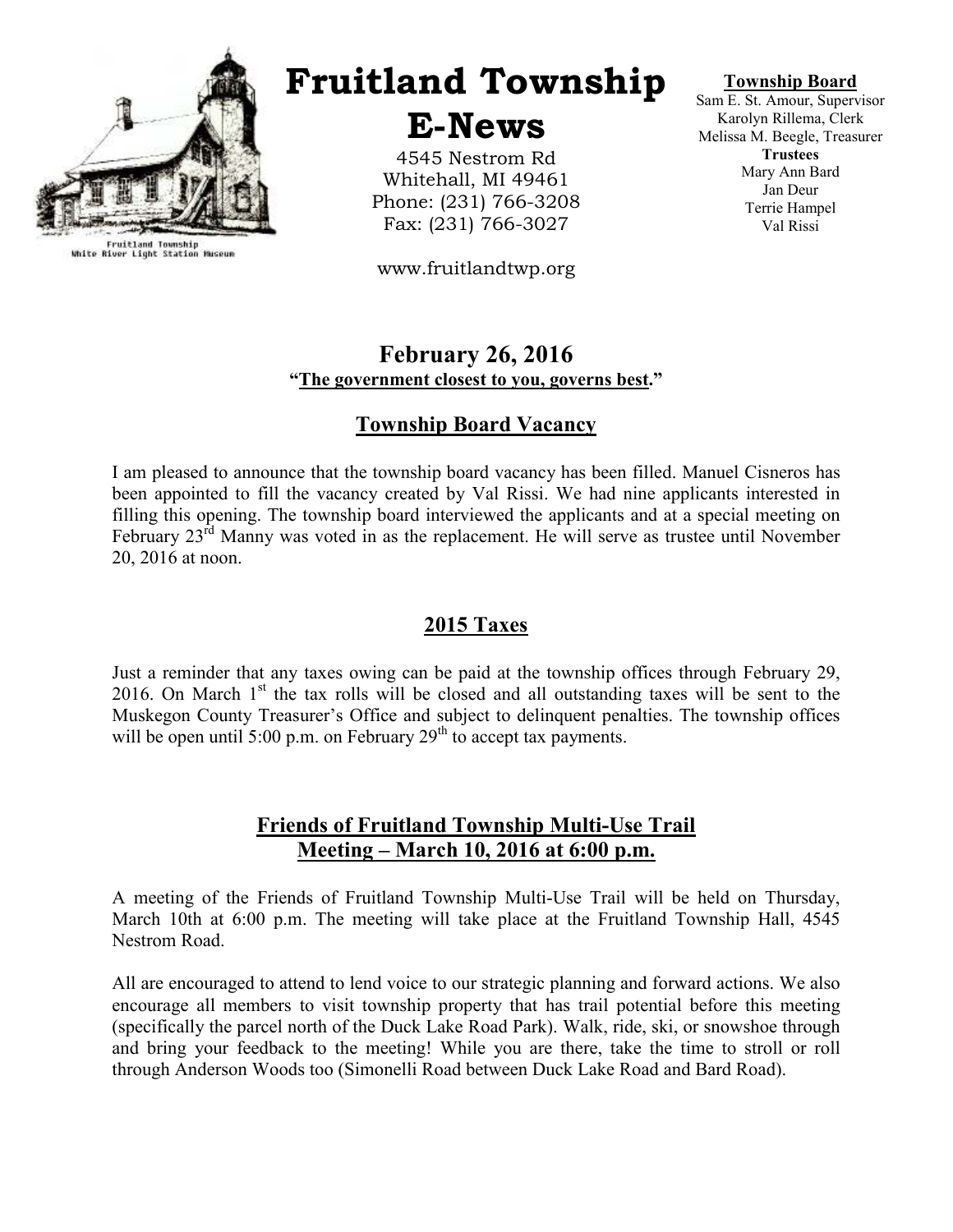#### Principal Residence Exemption (PRE) Audit

Muskegon County will be undergoing a Principal Residence Exemption (PRE) audit this year. The State of Michigan uses a third party firm to conduct the audit. The name of the firm is T.M.A. If you receive any paperwork from T.M.A. regarding your property, please be sure to fill it out. DO NOT IGNORE IT! If you need assistance filling it out, please feel free to visit the Fruitland Township Hall during regular business hours or the Muskegon County Treasurer's Office.

#### Sustainability Center

The Fruitland Township Sustainability Center will revert back to regular hours in March. The Center will be open on Wednesdays from 10:00 a.m. till 4:00 p.m. and Saturdays from 8:00 a.m. till 4:00 p.m.

### Township Meetings for March 2016

 Thursday, March 3, 2016 – Planning Commission – 6:30 p.m. Monday, March 7, 2016 – Parks & Recreation Commission – 7:00 p.m. Monday, March 14, 2016 – Township Board Work Session – 10:00 a.m. Monday, March 21, 2016 – Township Board – 5:00 p.m. Thursday, March 31, 2016 – Township Board Special Meeting – 10:00 a.m.

#### Presidential Primary Election

Tuesday, March 8, 2016 is the Presidential Primary Election. Polling places will be open from 7:00 a.m. till 8:00 p.m. Remember to get out and vote!

#### Board of Review

The Board of Review will meet at the following times:

Tuesday, March 3, 2016 – 3:00 p.m. Organizational Meeting Monday, March 14, 2016 – 1:00-4:00 p.m. and 6:00-9:00 p.m. Tuesday, March 15, 2016 – 9:00-Noon and 1:00-4:00 p.m.

Please call the township office at 231-766-3208 to schedule an appointment to meet with the Board of Review.